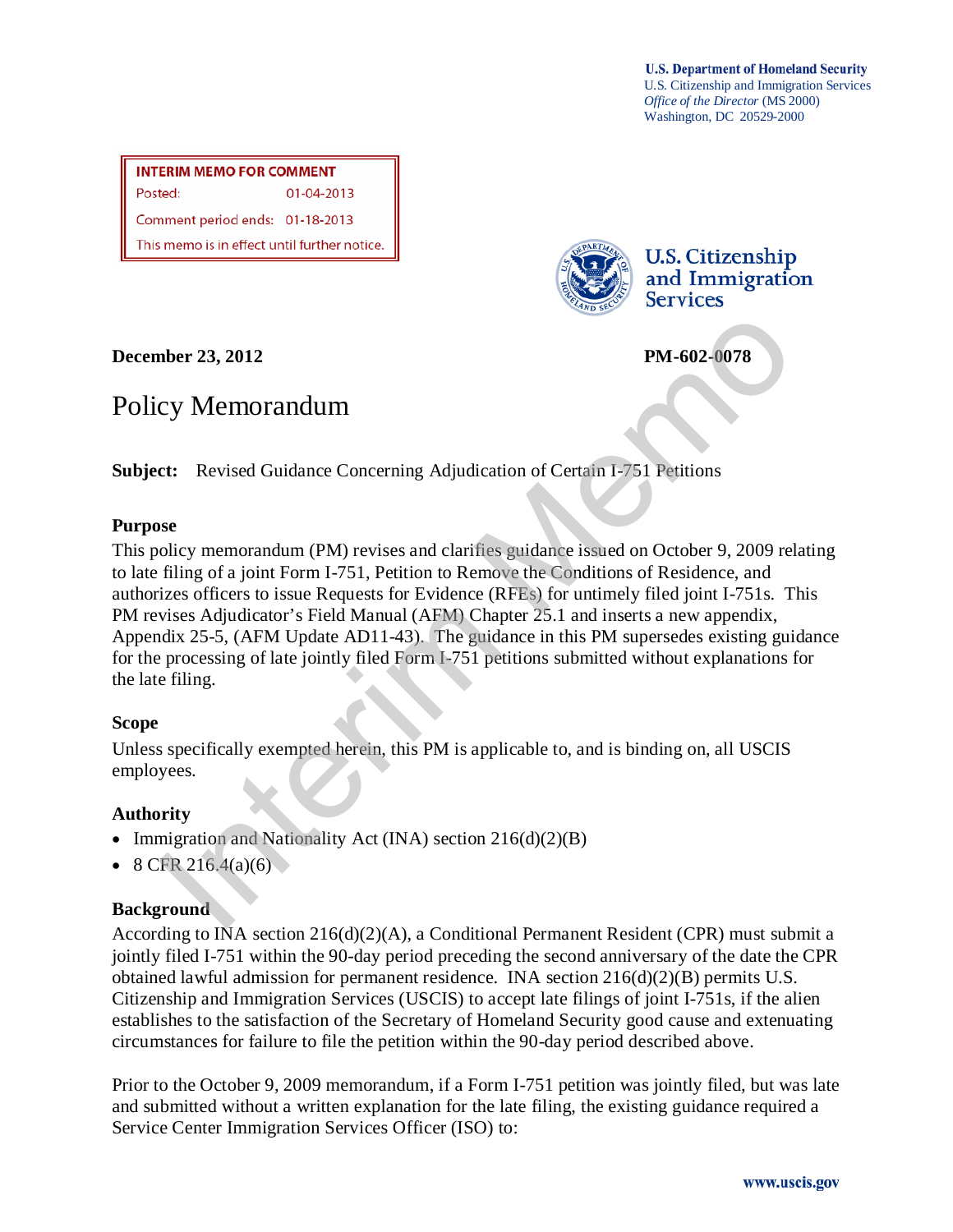- Issue an RFE for a reasonable explanation for the late filing;
- Review and evaluate the response to the RFE to determine if the CPR established good cause for the late filing; and
- Relocate the Form I-751 petition to a field office for interview, if the CPR had not established good cause for the late filing.

USCIS issued the October 9, 2009 memorandum for the purpose of streamlining the Form I-751 process by expanding categories of cases that could be adjudicated at service centers without being relocated to a field office for interview. The memo instructed Service Center ISOs to deny, without sending an RFE, any untimely jointly filed Form I-751 petition that was submitted without an explanation for the untimely filing.

## **Policy**

This PM changes and clarifies the process of adjudicating a late jointly filed I-751 petition. When an ISO adjudicates a late jointly filed I-751 petition, the ISO will check for a written explanation of the late filing. If the I-751 petition is submitted with an explanation for the late filing, the ISO will review the explanation for the untimely filing in relation to the length of time the application was untimely filed, along with any corroborating evidence that was submitted, to determine if the CPR established good cause for the late filing.

If the CPR did not include a written explanation for the late filing, the ISO will issue an RFE, requesting a reasonable explanation for the late filing and corroborating evidence. If the ISO receives a response to the RFE, the ISO will evaluate the explanation, along with any corroborating evidence that was submitted, to determine if the CPR established good cause for the late filing.<sup>1</sup> Corroborating evidence is not necessary if the explanation is acceptable on its face. After receiving a response to the RFE, the ISO may relocate the I-751 for an interview if the documentary evidence leads to an inconclusive result and the determination of good cause for the late filing would benefit from a live interview. If the ISO does not receive a response to the RFE, the ISO will deny the I-751 for failing to comply with the filing requirements in INA section  $216(c)(1)(A)$ . relocated to a field offere for interview. The memo instructed Service Center ISOs to<br>evidented to a field offere for interview. The memo instructed Service Center ISOs to<br>the the and a field offere. For interview the unt

#### **Implementation**

Accordingly, AFM Chapter 25.1 is revised and a new appendix, Appendix 25-5, is added as follows:

- $\mathcal{F}$  1. In Chapter 25.1, a new section (g)(6) is added to read:
- (g) Adjudication of the Joint Petition.
- \* \* \*

 $\overline{a}$ 

<span id="page-1-0"></span><sup>&</sup>lt;sup>1</sup> INA section 216(c)(1)(A), in conjunction with INA section 216 (d)(2)(A), requires the CPR and the petitioning spouse to jointly file a Form I-751 during the 90-day period immediately preceding the second anniversary of the date the CPR acquired conditional resident status. INA section  $216(d)(2)(B)$  permits USCIS to accept I-751 joint petitions filed after this 90-day period if the CPR establishes good cause and extenuating circumstances for the failure to timely file.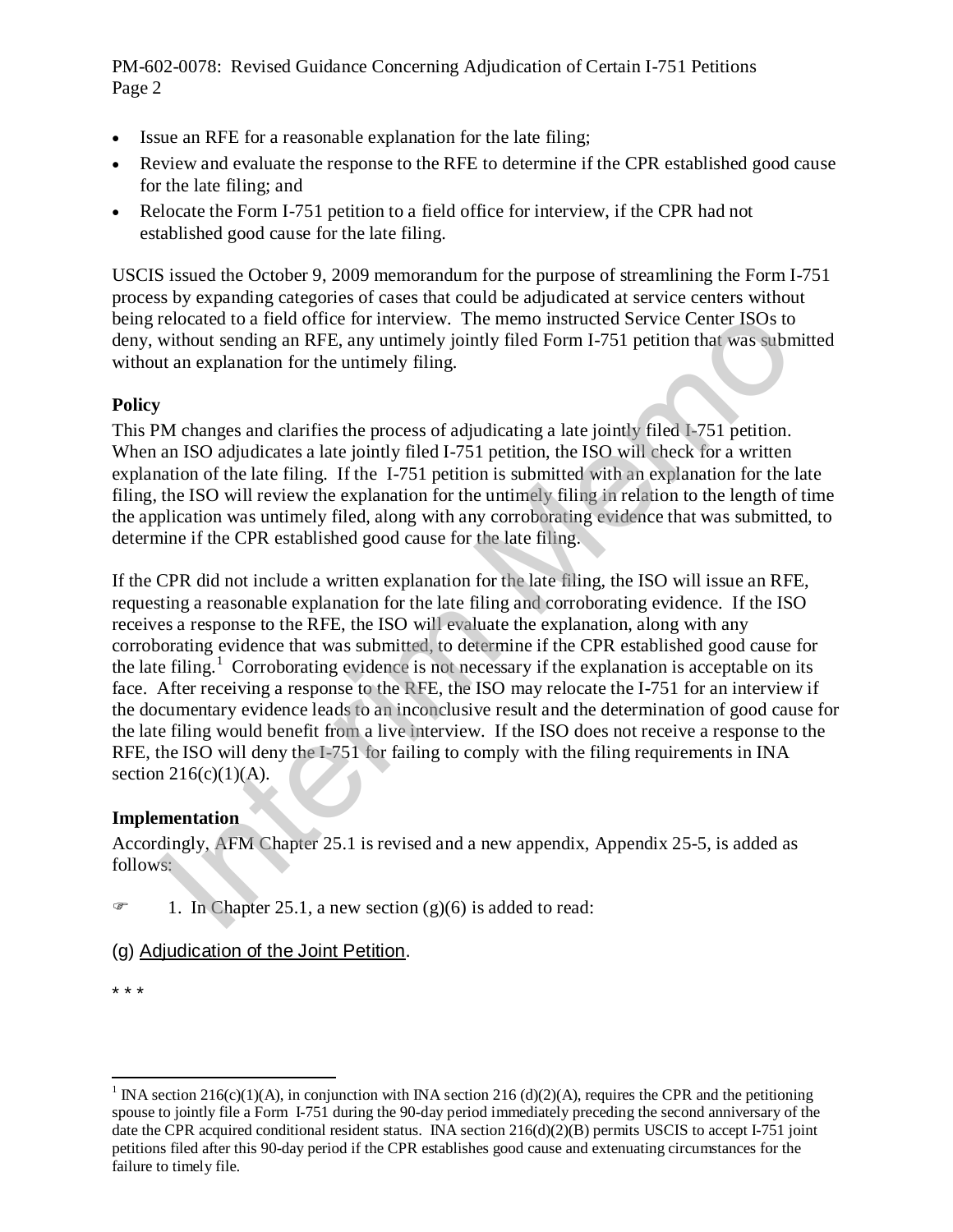(6) Adjudication of Form I-751 Where the CPR Has Filed an Untimely Petition. The ISO must follow the steps outlined below and in the matrix in **Appendix 25-5** when adjudicating an untimely jointly filed Form I-751.

The CPR and spouse must jointly file Form I-751 within the 90-day period immediately preceding the second anniversary of the date the CPR acquired conditional resident status (see INA sections 216(c)(1)(A) and (d)(2)(A)). An ISO may consider a jointly filed I-751 petition submitted after the second anniversary of the date the CPR acquired conditional resident status only if the CPR is able to demonstrate good cause for the failure to timely file (see INA section 216(d)(2)(B)).

If a CPR and spouse do not jointly file an I-751 petition within the required period, the ISO must determine whether the failure to timely file the petition was based on good cause. The instructions for Form I-751 clearly state that a CPR may file a petition untimely only if he or she includes a written explanation for his or her failure to timely file and a request that USCIS excuse the late filing.

(A) Explanation included with the late filing. If the CPR has included an explanation for the late filing with an untimely jointly filed I-751 petition, the ISO will evaluate the explanation for the untimely filing in relation to the length of time the application was untimely filed, along with any corroborating evidence that was submitted, to determine whether there is good cause for the late filing. Corroborating evidence is not necessary if the explanation is acceptable on its face. The law provides for broad discretion as to what constitutes good cause. Some examples of what constitutes good cause may include, but are not limited to: hospitalization, long term illness, death of a family member, legal or financial problems, having to care for someone, bereavement, serious family emergency, and work commitment, or a family member on active duty with the U.S. military. of the case the C in sequence to mean the solen and one of entropy in the C interval of entropy that a CPR and spouse do not jointly file an 1-751 petition within the required perfect 216(d)(2)(B)).<br>If a CPR and spouse do

If the ISO determines that the response establishes good cause for the late-filed petition, the ISO may proceed with adjudication of the I-751. If the ISO determines that the explanation and corroborating evidence, if any, do not establish good cause for the late filing the ISO will deny the petition for failure to comply with the filing requirements in INA section 216(c)(1)(A).

If, based on the record, the ISO is unable to make a determination on whether the failure to timely file was due to good cause, he or she may request additional information.

If the ISO issues an RFE, and if no response is received, the ISO will deny the petition for failure to comply with the filing requirements in INA section  $216(c)(1)(A)$ .

If the CPR responds to the request for additional information and the ISO determines that the response establishes good cause for the late filing, the ISO may proceed with adjudication of the I-751. Corroborating evidence is not necessary if the explanation is acceptable on its face. If the ISO determines that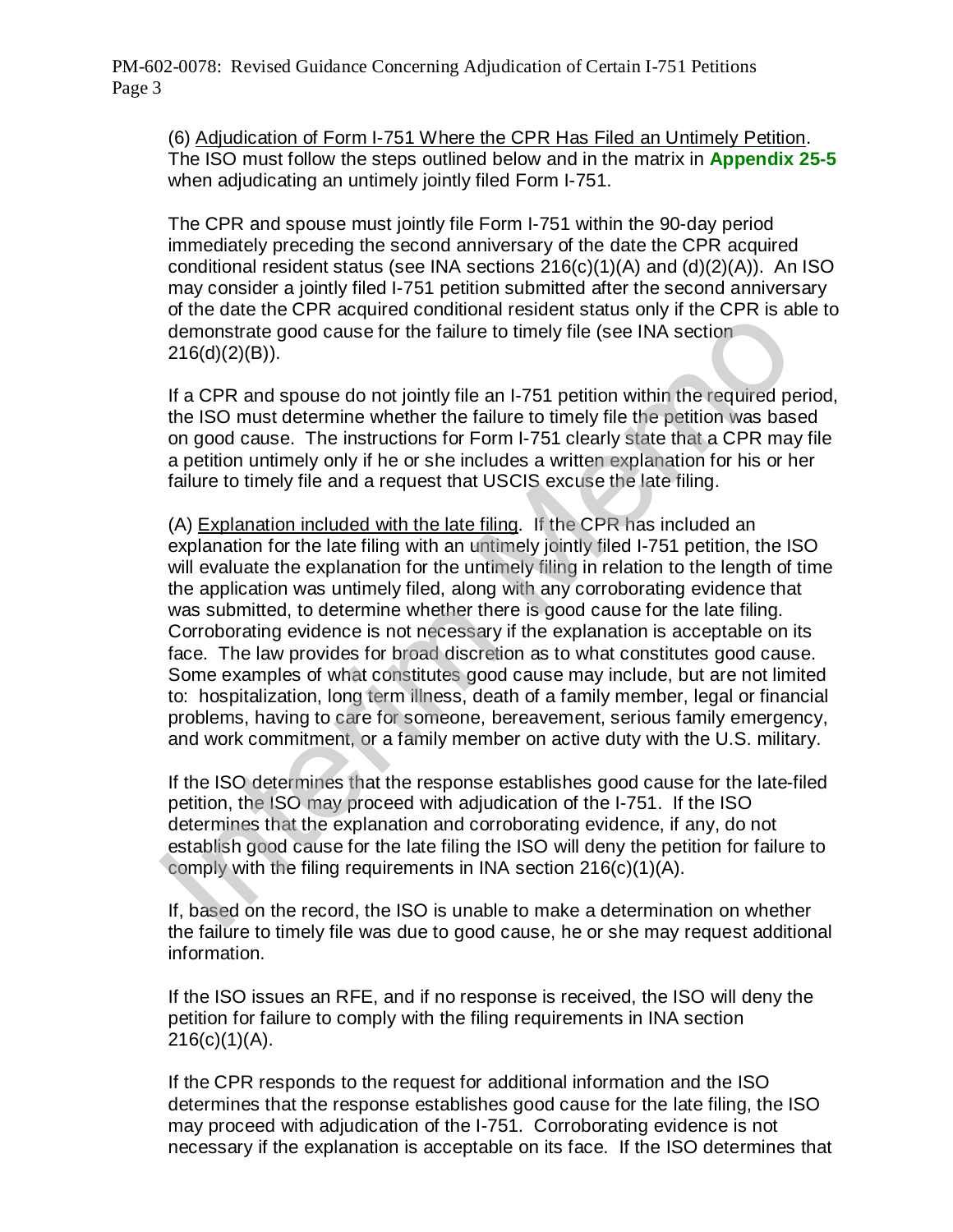the response does not establish good cause for the late filing the ISO will deny the petition for failure to comply with the filing requirements in INA section 216(c)(1)(A). After receiving a response to the request for additional evidence, the ISO may relocate the I-751 for an interview if the documentary evidence leads to an inconclusive result and the determination about whether there is good cause for the late filing would benefit from a live interview. The ISO should clearly document his or her concerns in the relocation memo.

(B) Explanation not included with the late filing. If the CPR has not included an explanation for the late filing, the ISO will issue an RFE for an explanation and any corroborating evidence.

If there is no response to the RFE, the ISO will deny the petition for failure to comply with the filing requirements in INA section 216(c)(1)(A).

If the CPR responds to the RFE, the ISO will evaluate the response to determine whether there is good cause for the late filing. Corroborating evidence is not necessary if the explanation is acceptable on its face. The law provides for broad discretion as to what constitutes good cause. Some examples of what constitutes good cause may include, but are not limited to: hospitalization, long term illness, death of a family member, legal or financial problems, having to care for someone, bereavement, serious family emergency, and work commitment, or a family member on active duty with the U.S. military. (b) Experimentation for the late filling, the ISO will issue an RFE for an explanation are explanation for the late filling, the ISO will issue an RFE for an explanation are any corroborating evidence.<br>If there is no resp

If the ISO determines that the response establishes good cause for the untimely filing, the ISO may proceed with adjudication of the I-751.

If the ISO determines that the response does not establish good cause for the late filing, the ISO will deny the petition for failure to comply with the filing requirements in INA section 216(c)(1)(A).

After receiving a response to the request for additional evidence, the ISO may relocate the I-751 for an interview if the documentary evidence leads to an inconclusive result and the determination about whether there is good cause for the late filing would benefit from a live interview. The ISO should clearly document his or her concerns in the relocation memo.